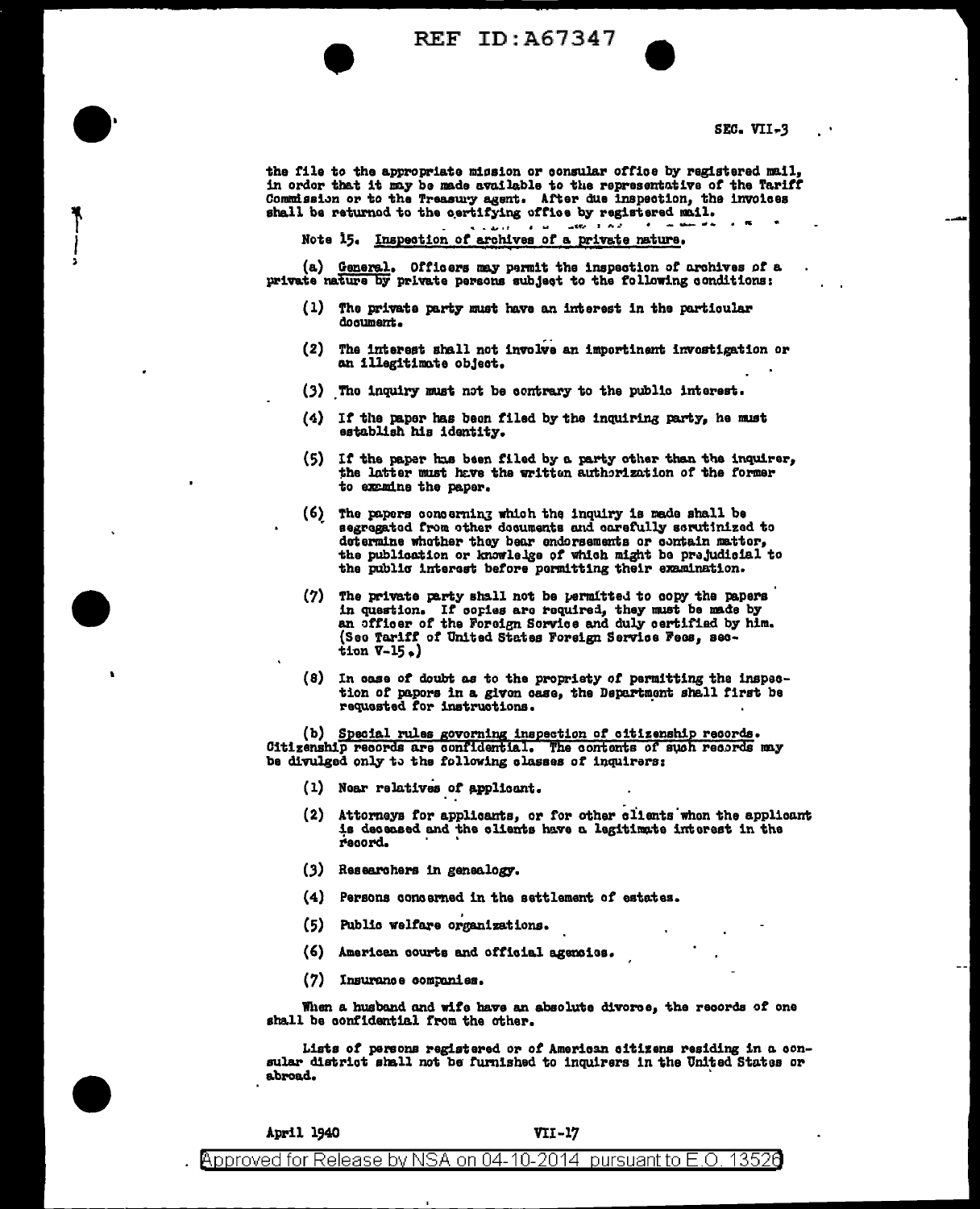REF ID: A67347

 $-$ 

SEC. VII-3

## Responsibility for Archives

Note 16. Responsibility for erchives. The principal officer in a mission or consular office shall be responsible for the proper maintenance, preservation, and safeguarding of the archives in accordance with the terms of the foregoing instructions. (See section IV-3.)

A member of the staff shall be designated to inspect the records and archives at reasonable intervals to check on their condition.

## Codes

VII-4. Safeguarding of codes. The codes in Foreign Service ostablishments

shall be safeguarded in accordance with such rules and regulations as the Secre-

tary of State may prescribe. (E. O. No. 8379, March 19, 1940.)

Note 1. Precentions to be exercised in encoding or enciphering and decoding<br>or deciphering messages. Foreign Service establishments are enjoined to comply<br>strictly with the following regulations relative to the precentions in encoding, enciphering, decoding, or deciphering messages:

- Only commissioned officers and such American employees of the Foreign Service as have been specifically authorized by the Department of State to perform this work may ensode or encipher, decode or decipher messages sent or received in the confidential codes.
- (b) Only commissioned officers and such American employees of the Foreign Service as have been specifically designated by the principal officer at the post may encode or decode messages sent or received in nonconfidential codes.
- (c) When in use, the confidential codes or ciphers must never be left, even momentarily, unless guarded by a commissioned officer or an American employee who has been authorized by the Department to use the codes.
- (d) Under no circumstances shall a citizen or subject of a foreign government have access to or an opportunity to observe such codes or be permitted to gain any knowledge thereof, through the taking of dictation or by any other means. If at any time an officer learns that a Department confidential code or cipher is known by a foreign government, or develops a reasonable suspicion that such is the case, he shall report the matter at ones to the Department in full detail for remedial action.
- (e) Encoding or enciphering shall be done from the original only.
- (f) Gode or cipher symbols shall be printed by hand by the person doing the work. Under no circumstances shall code symbols be called from one person to another.
- (g) Confidential and nonconfidential codes shall never be used in the same message. Certain information, such as quotations from official correspondence, letters, or newspapers, shall always be transmitted in nonconfidential code. When it is necessary to comment on such information, the comments shall be embodied in confidential code in a separate mossage which shall include a statement to the effect that the information commented on is being forwarded in a separate message. The message containing the comments shall always be forwarded ahead of the message containing the information which is the subject of comment.
- (h) So far as possible, the encoding of messages shall be verified before sending by decoding and comparing with the original text.

April 1940

 $\sim$   $\sim$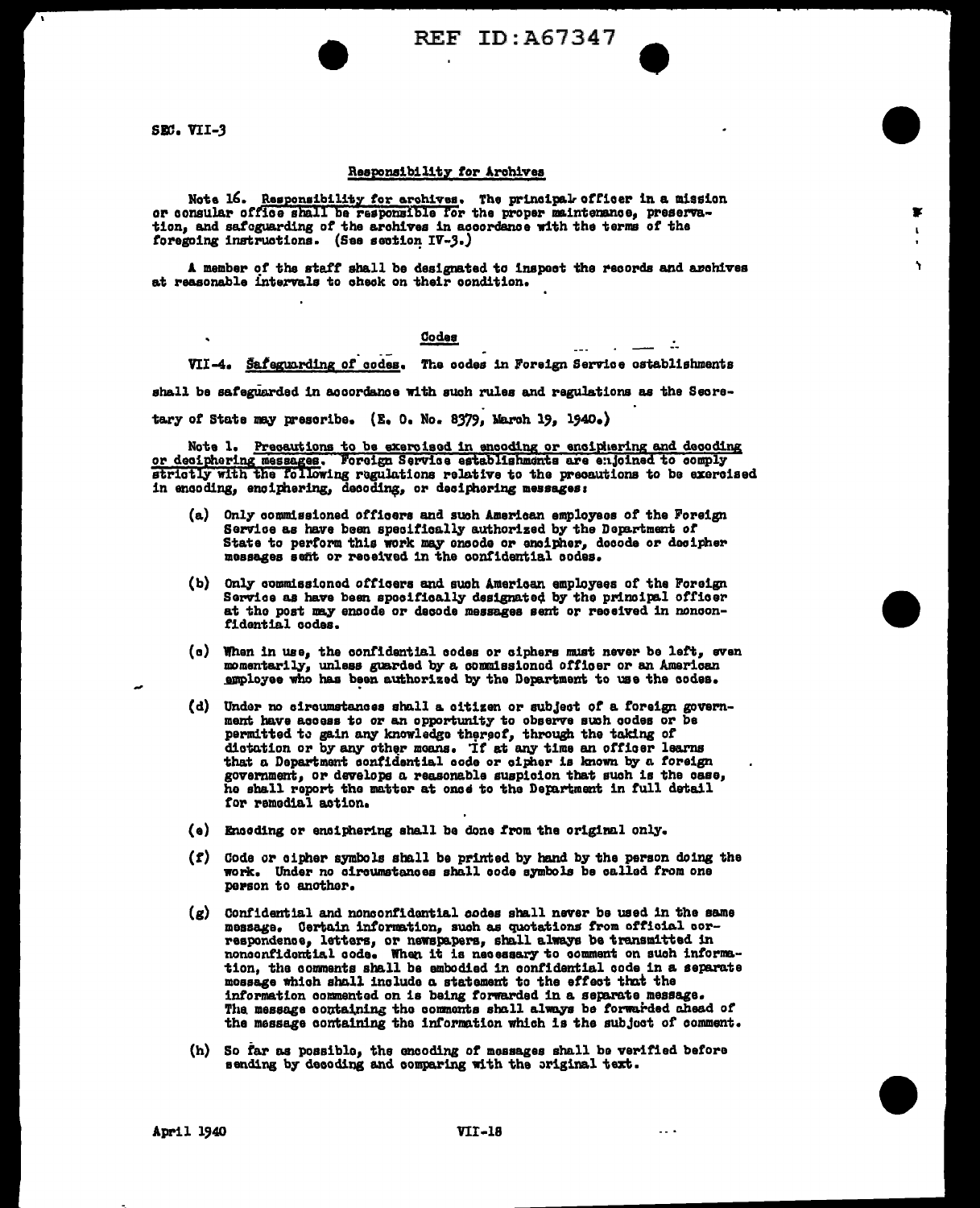

♥ 1

REF ID: A67347

SEC. VII-4 $\ldots$ 

- (i) In encoding or enciphering a message or in decoding or deciphering one, the true reading, the paraphrase (if one is made), and the code or cipher text shall be written on separate sheets of paper.
- (j) The verbatim text or true reading of the message received or sent In obde shall not be made known, shown, or communicated to anyone, other than the Department of State, commissioned officers of the Foreign Service, and American employees of the Foreign Service who have been designated to perform work of this nature. If it is necessary to communicate the gist of the mossage to any other person. Its contents shall be carefully paraphrased and only the paraphrase communicated.

In this connection attention is called to section 135, title 22 of the United States Code, which provides as follows:

Whoever, by virtue of his employment by the United<br>States, shall obtain from another or shall have custedy of or access to, or shall have had custody of or access to, any official diplomatic code or any matter prepared in any such code, or which purports to have been prepared in any such code, and shall willfully, without authorization or computent authority, publish or furnish to another any such code or matter, or any matter which was obtained while in the process of transmission between any foreign government and its diplomatic mission in the United States, shall be fined not more than \$10,000, or imprisoned not more than ten years, or both.

- (k) All stomographic notes, rough drafts, and carbon paper used in encoding, enclinering, decoding, or deciphering messages shall be burned immediately the message is transoribed.
- (1) Messages in the confidential codes or ciphers shall not be transmitted by wireless telegraphy.

Note 2. Safeguarding of codes and ciphers. The following regulations with reference to the safeguarding of codes and ciphers, when not in use, shall be strictly observed:

- $(a)$  Either the principal officer at a post shall be personally responsible for the safekeeping of the codes and ciphors or he shall designate another Foreign Service officer assigned to the post to assume personal responsibility for their custody and care.
- (b) When not in use, the confidential codes and ciphers shall be kept in a looked compartment or box in the safe. In the syent that the safe is not fitted with a looked compartment, confidential codes and ciphers shall be sealed each time after being used.
- (c) Only those officers and clerks authorized to use the confidential codes and cighers shall be given the combination of or have access to the safe containing the codes, cithers, and strictly confidential correspondence file. Combinations of safes shall be changed periodically, at least once in two years. Each time a change is effected in the combination of a safe the Department shall be informed by means of a card prepared in the following form:

Paris, France,<br>kugust 10, 1939.

Shaw-Walker Safe No. 26923 Inventory No. A7.1

Combination

Turn right four times to 40 Turn left three times to 30 Turn right twice to 20 Turn left to 10 to open

 $\blacksquare$